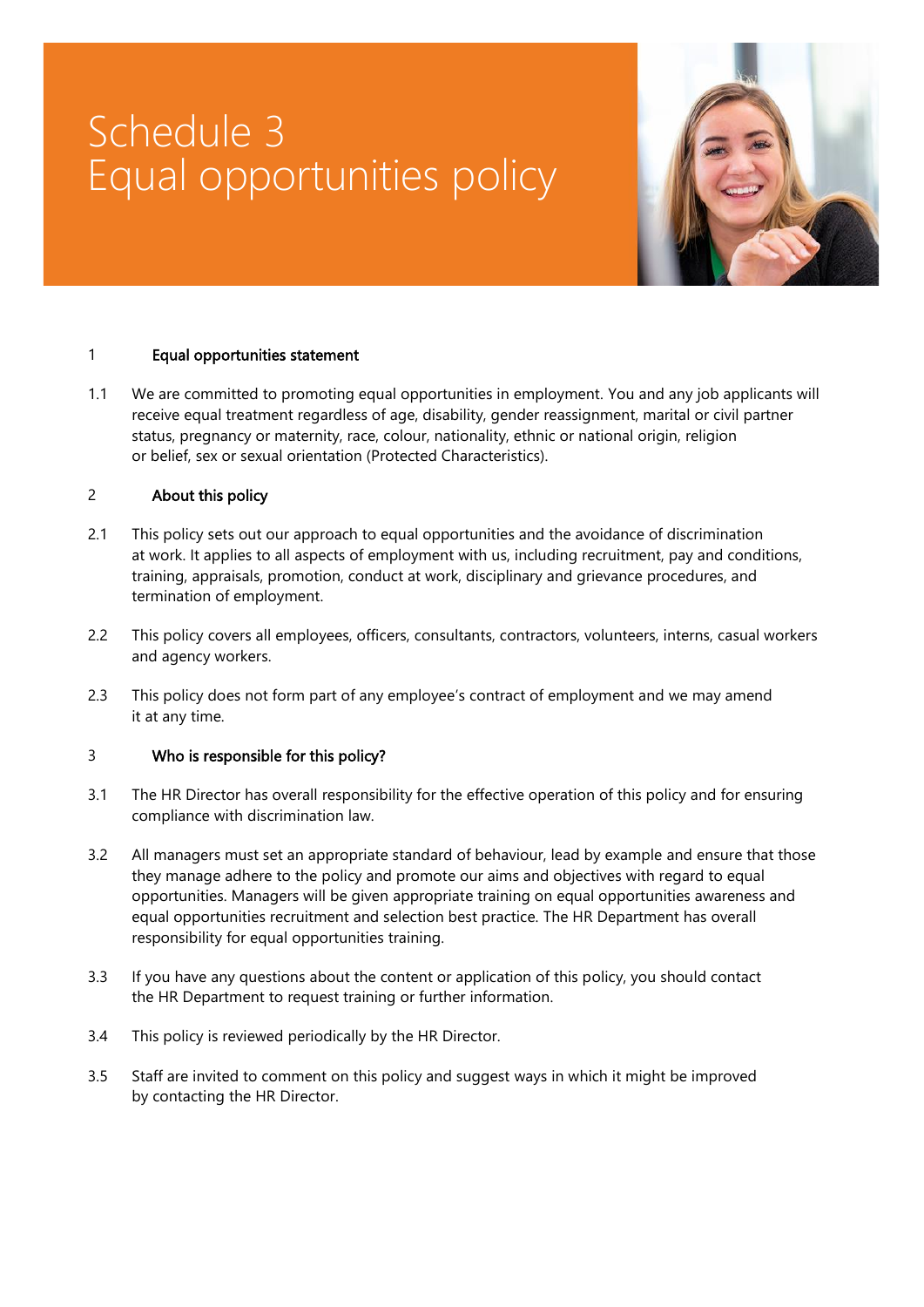## 4 Discrimination

- 4.1 You must not unlawfully discriminate against or harass other people including current and former employees, job applicants, clients, customers, suppliers and visitors. This applies in the workplace, outside the workplace (when dealing with customers, suppliers or other work-related contacts or when wearing a work uniform), and on work-related trips or events including social events.
- 4.2 The following forms of discrimination are prohibited under this policy and are unlawful:
	- 4.2.1 Direct discrimination: treating someone less favourably because of a Protected Characteristic. For example, rejecting a job applicant because of their religious views or because they might be gay.
	- 4.2.2 Indirect discrimination: a provision, criterion or practice that applies to everyone but adversely affects people with a particular Protected Characteristic more than others, and is not justified. For example, requiring a job to be done full-time rather than part-time would adversely affect women because they generally have greater childcare commitments than men. Such a requirement would be discriminatory unless it can be justified.
	- 4.2.3 **Harassment:** this includes sexual harassment and other unwanted conduct related to a Protected Characteristic, which has the purpose or effect of violating someone's dignity or creating an intimidating, hostile, degrading, humiliating or offensive environment for them. Harassment is dealt with further in our Anti-harassment and Bullying Policy.
	- 4.2.4 Victimisation: retaliation against someone who has complained or has supported someone else's complaint about discrimination or harassment.
	- 4.2.5 **Disability discrimination:** this includes direct and indirect discrimination, any unjustified less favourable treatment because of the effects of a disability, and failure to make reasonable adjustments to alleviate disadvantages caused by a disability.

#### 5 Recruitment and selection

- 5.1 Recruitment, promotion, and other selection exercises such as redundancy selection will be conducted on the basis of merit, against objective criteria that avoid discrimination. Shortlisting should be done by more than one person and with the involvement of the Human Resources Department, where possible. Our recruitment procedures should be reviewed regularly to ensure that individuals are treated on the basis of their relevant merits and abilities.
- 5.2 Vacancies should generally be advertised to a diverse section of the labour market. Advertisements should avoid stereotyping or using wording that may discourage particular groups from applying.
- 5.3 We take steps to ensure that our vacancies are advertised to a diverse labour market.
- 5.4 Job applicants should not be asked questions which might suggest an intention to discriminate on grounds of a Protected Characteristic. For example, applicants should not be asked whether they are pregnant or planning to have children.
- 5.5 Job applicants should not be asked about health or disability before a job offer is made. There are limited exceptions which should only be used with the approval of the Human Resources Department. For example: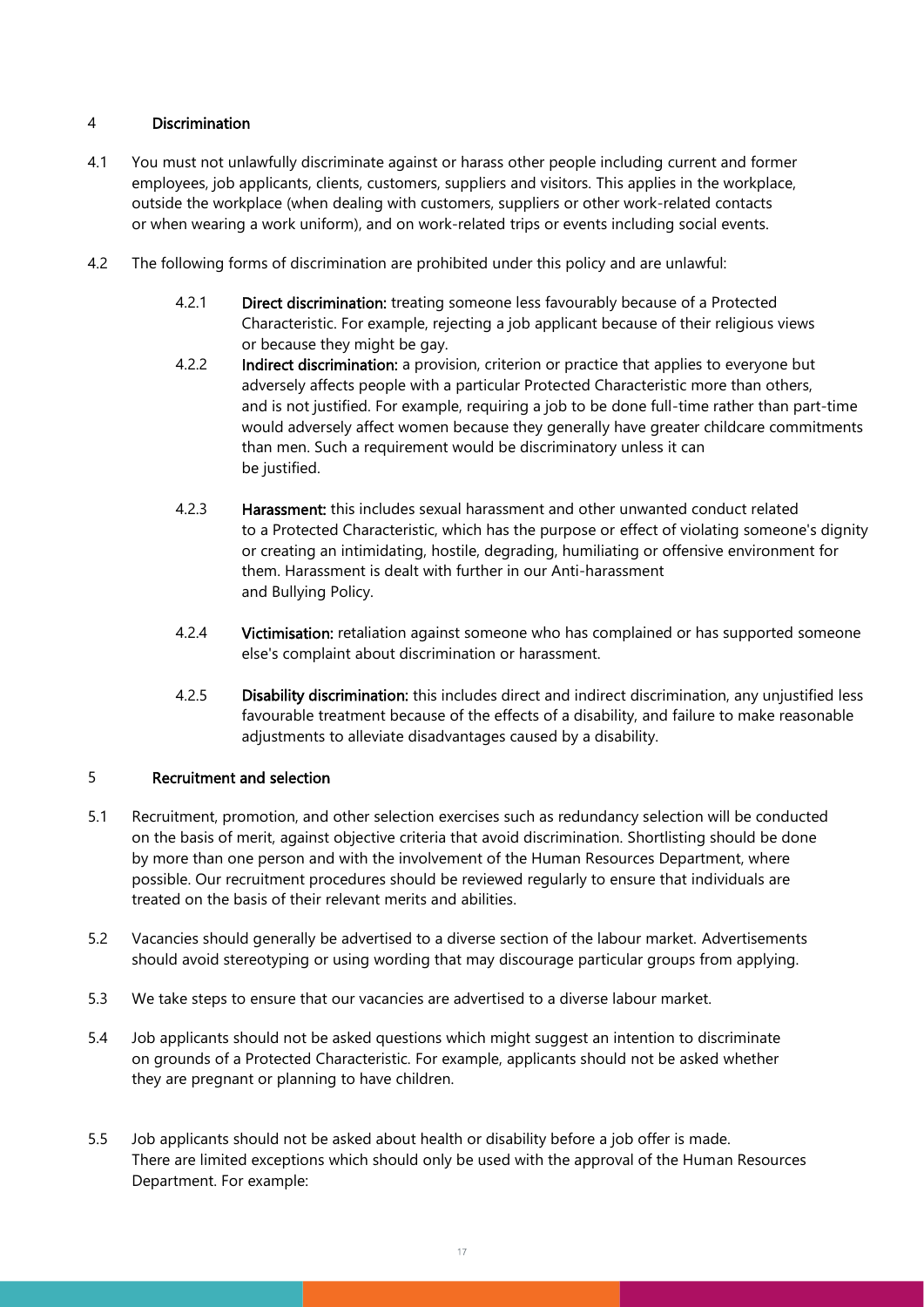- 5.5.1 Questions necessary to establish if an applicant can perform an intrinsic part of the job (subject to any reasonable adjustments).
- 5.5.2 Questions to establish if an applicant is fit to attend an assessment or any reasonable adjustments that may be needed at interview or assessment.
- 5.5.3 Positive action to recruit disabled persons.
- 5.5.4 Equal opportunities monitoring (which will not form part of the selection or decisionmaking process).

Where necessary, job offers can be made conditional on a satisfactory medical check.

- 5.6 We are required by law to ensure that all employees are entitled to work in the UK. Assumptions about immigration status should not be made based on appearance or apparent nationality. All prospective employees, regardless of nationality, must be able to produce original documents (such as a passport) before employment starts, to satisfy current immigration legislation. The list of acceptable documents is available from the HR Department.
- 5.7 To ensure that this policy is operating effectively, and to identify groups that may be underrepresented or disadvantaged in our organisation, we monitor applicants' ethnic group, gender, disability, sexual orientation, religion and age as part of the recruitment procedure. Provision of this information is voluntary and it will not adversely affect an individual's chances of recruitment or any other decision related to their employment. The information is removed from applications before shortlisting, and kept in an anonymised format solely for the purposes stated in this policy. Analysing this data helps us take appropriate steps to avoid discrimination and improve equality and diversity.

#### 6 Training and promotion and conditions of service

- 6.1 Training needs will be identified through regular appraisals. You will be given appropriate access to training to enable you to progress within the organisation and all promotion decisions will be made on the basis of merit.
- 6.2 Workforce composition and promotions will be regularly monitored to ensure equality of opportunity at all levels of the organisation. Where appropriate, steps will be taken to identify and remove unjustified barriers and to meet the special needs of disadvantaged or underrepresented groups.
- 6.3 Our conditions of service, benefits and facilities are reviewed regularly to ensure that they are available to all of you who should have access to them and that there are no unlawful obstacles to accessing them.

#### 7 Termination of employment

- 7.1 We will ensure that redundancy criteria and procedures are fair and objective and are not directly or indirectly discriminatory.
- 7.2 We will also ensure that disciplinary procedures and penalties are applied without discrimination, whether they result in disciplinary warnings, dismissal or other disciplinary action.

#### 8 Disabilities

8.1 If you are disabled or become disabled, we encourage you to tell us about your condition so that we can support you as appropriate.